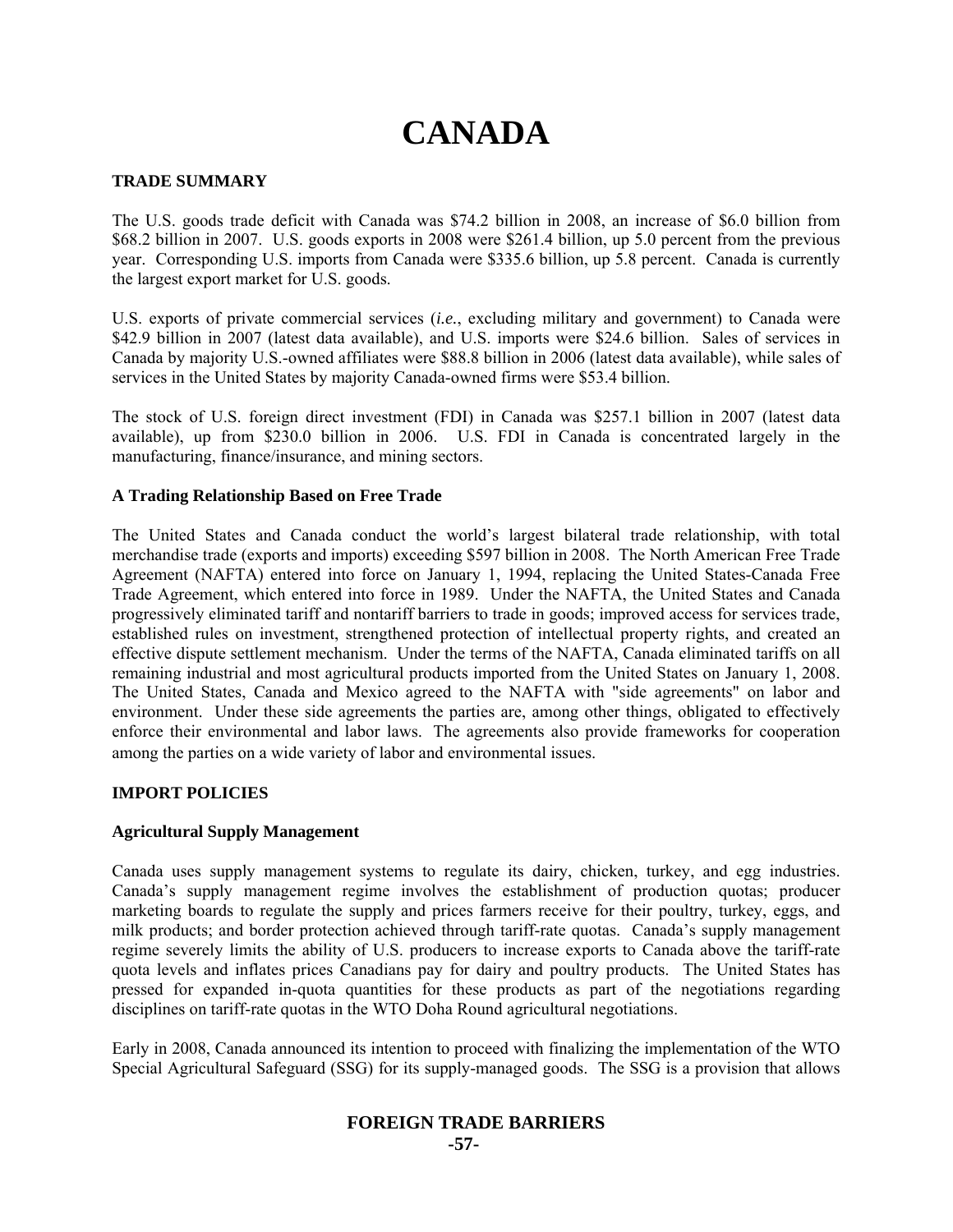additional duties to be imposed on over-quota trade when import volumes rise above a certain level, or if prices fall below a certain level.

Canada's new compositional standards for cheese entered into force on December 14, 2008, and could severely limit U.S. access to the market. These new regulations limit the ingredients that can be used in cheese making, set a minimum for raw milk in the cheese making process, and make cheese importers more accountable for ensuring that imported product is in full compliance. The regulations are also applicable to cheese that is listed as an ingredient in processed food. The United States is closely monitoring the implementation of these new measures. Canada continues to maintain a prohibitive tariff of 245 percent on U.S. exports of breaded cheese sticks.

#### **Ministerial Exemptions**

Canada prohibits imports of fresh or processed fruits and vegetables in packages exceeding certain standard package sizes unless the government of Canada grants a Ministerial exemption. To obtain an exemption, Canadian importers must demonstrate that there is an insufficient supply of a product in the domestic market. The import restrictions apply to all fresh and processed produce in bulk containers if there are standardized container sizes stipulated in the regulations for that commodity. For those horticultural products without prescribed container sizes, there is no restriction on bulk imports. The restriction has a negative impact on exports of U.S. apples and blueberries. In addition, Canadian regulations on fresh fruit and vegetable imports prohibit consignment sales of fresh fruit and vegetables in the absence of a pre-arranged buyer.

Continued progress was made in 2008 concerning the implementation of the Technical Arrangement Concerning Trade in Potatoes between the United States and Canada. This arrangement is designed to provide U.S. potato producers with predictable access to Canadian Ministerial exemptions which are necessary to import potatoes.

#### **Restrictions on U.S. Grain Exports**

Canada has varietal registration requirements on its wheat. On August 1, 2008, Canada eliminated a portion of the varietal controls by no longer requiring that each registered variety of grain be visually distinguishable based on a system of Kernel Visual Distinguishability (KVD) requirements. This KVD requirement limited U.S. access to Canada's grain market, since U.S. varieties could not be registered for use in Canada. While this policy change is a step in the right direction, it will take years before U.S. wheat varieties go through the field trials that will determine whether the varieties will be registered for use in Canada. In the meantime, U.S. wheat, regardless of quality, will continue to be sold in Canada as "feed" wheat at sharp price discounts compared to Canadian varieties.

#### **Personal Duty Exemption**

The United States continues to urge Canada to facilitate cross border trade for returning residents by relaxing its taxation of goods that Canadian tourists purchase in the United States. Canada's allowance is linked to the length of a tourist's absence from Canada and allows C\$50 for tourists absent for at least 24 hours, and C\$400 and C\$750 for visits exceeding 48 hours and 7 days, respectively.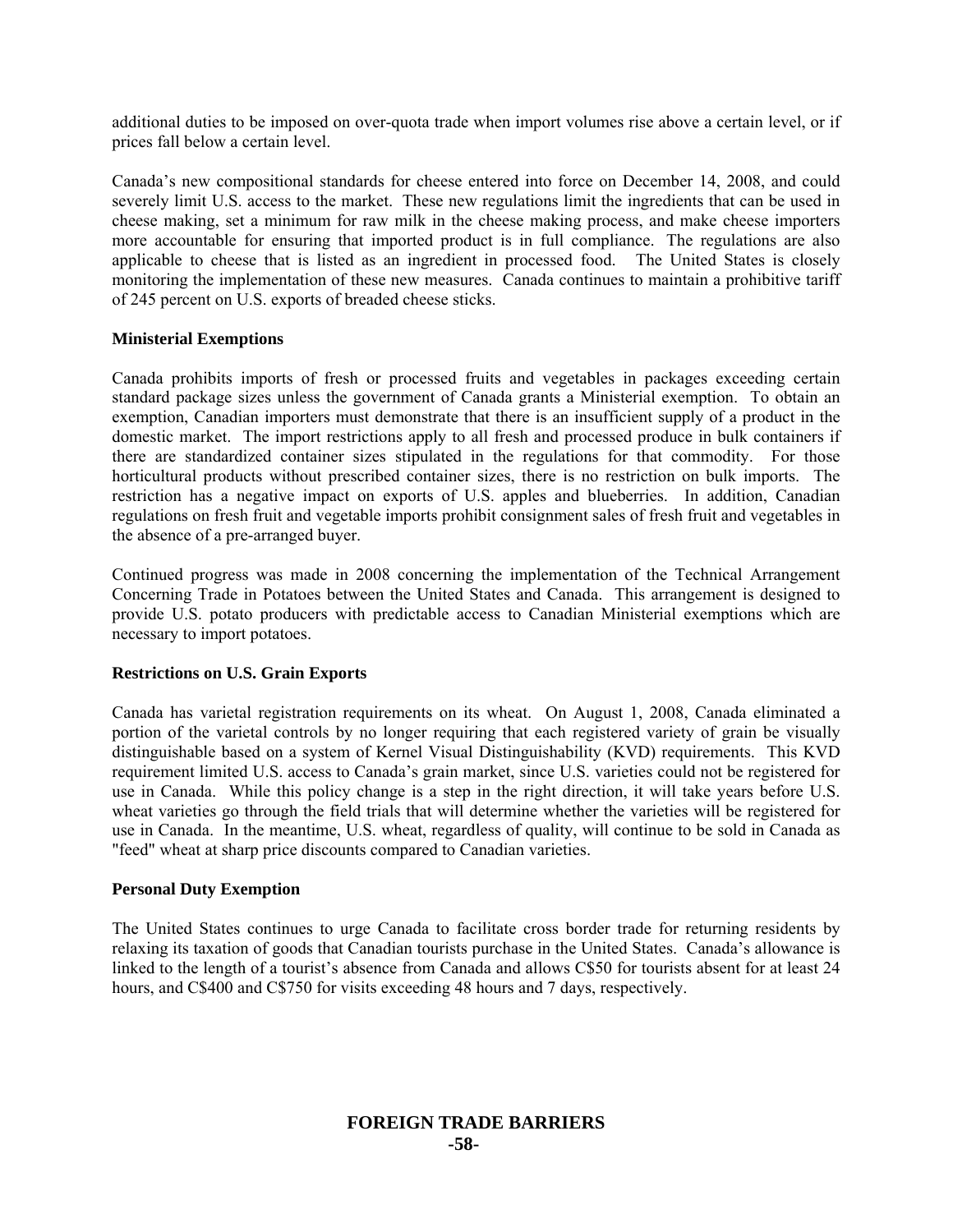#### **Wine and Spirits**

Market access barriers in several provinces hamper exports of U.S. wine and spirits to Canada. These include "cost of service" mark-ups, listings, reference prices, and discounting distribution and warehousing policies.

### **The Canadian Wheat Board and State Trading Enterprises (STEs)**

The United States has longstanding concerns about the monopolistic marketing practices of the Canadian Wheat Board. The United States seeks a level playing field for American farmers, including through the elimination in the Doha Round agricultural negotiations of the monopoly power of exporting STEs.

# **STANDARDS, TESTING, LABELING, AND CERTIFICATION**

#### **Restrictions on Fortification of Foods**

Canadian requirements for foods fortified with vitamins and minerals have created a costly burden for American food manufacturers that export to Canada. Health Canada restricts marketing of breakfast cereals and other products, such as orange juice, that are fortified with vitamins and/or minerals at certain levels. Canada's regulatory regime requires that products such as calcium enhanced orange juice be treated as a drug. The regime forces manufacturers to label vitamin and mineral fortified breakfast cereals as "meal replacements," which imposes costs on manufacturers who must make separate production runs for the U.S. and Canadian markets.

In March 2005, the government of Canada released for public consideration a draft policy on supplemental fortification of food and beverages that reflects a study on Dietary Reference Intakes undertaken by the U.S. Institute of Medicine. Industry welcomed the draft policy as it may offer more latitude to manufacturers for discretionary fortification of foods and beverages than the current regulatory regime. The proposed policy may reduce the cross-border discrepancy in fortification rules; however, more than three years later, the final regulations based on it have not yet been submitted for public review.

#### **Restrictions on Container Sizes**

Canada is the only NAFTA country to impose mandatory container sizes on a wide range of processed fruit and vegetable products. The requirement to sell in container sizes that exist only in Canada makes it more costly for U.S. producers to export their products to Canada. For example, Canada's Processed Products Regulations (Canada Agricultural Products Act) require manufacturers of baby food to sell in only two standardized container sizes: 4.5 ounces (128 ml) and 7.5 ounces (213 ml).

#### **SOFTWOOD LUMBER**

The Softwood Lumber Agreement (SLA) was signed on September 12, 2006, and entered into force on October 12, 2006. Its implementation settled massive litigation in U.S. and international venues and resulted in the revocation of antidumping and countervailing duty orders on softwood lumber from Canada. The SLA is designed to create a downward adjustment in softwood lumber exports from Canada into the United States when demand in the United States is low through the imposition of export measures by Canada. The Softwood Lumber Committee, established pursuant to the SLA, met in May 2008 and December 2008 to discuss a range of implementation issues and Canadian provincial assistance programs for softwood lumber industries.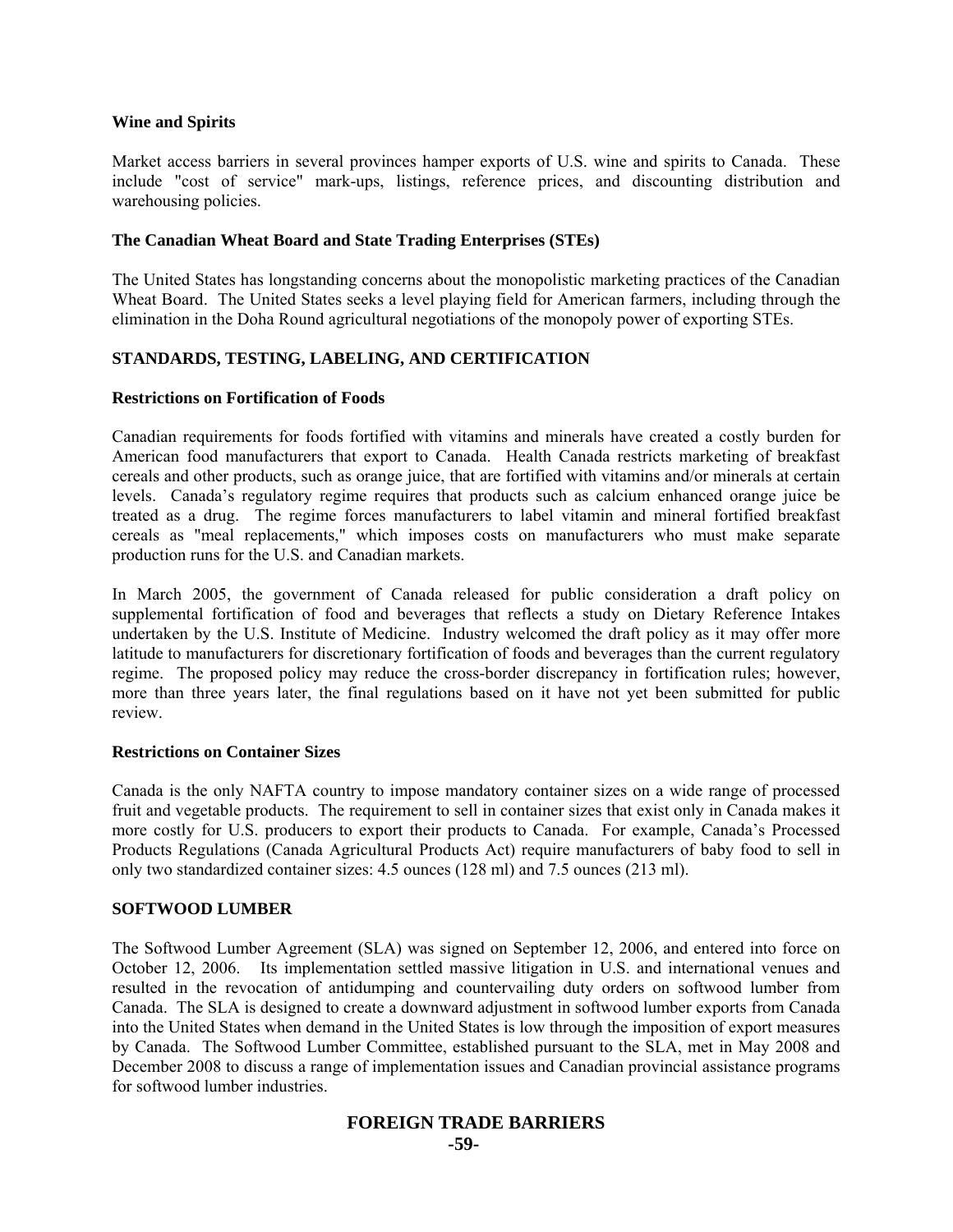On March 30, 2007, the United States requested formal consultations with Canada to resolve concerns regarding Canada's implementation of the export measures, in particular the operation of the Agreement's surge mechanism and quota volumes, as well as several federal and provincial assistance programs that benefit the Canadian softwood lumber industry. After formal consultations failed to resolve these concerns, the United States requested international arbitration under the terms of the SLA on August 13, 2007, challenging Canada's implementation of the import surge mechanism and quota volumes. On March 4, 2008, the arbitral tribunal agreed with the United States that Canada violated the SLA by failing to properly adjust the quota volumes of the Eastern Canadian provinces in the first six months of 2007. However, the Tribunal did not find that the same adjustment applies to British Columbia and Alberta. The first arbitration under the SLA concluded in February 2009. In that arbitration, the tribunal found that Canada violated the SLA by failing to properly calculate regional quota volumes for the eastern provinces during the first half of 2007. In a February 2009 decision, the tribunal ordered Canada to cure the breach within 30 days and prescribed compensatory adjustments to the export measures to remedy the breach.

The United States filed a second request for arbitration on January 18, 2008, challenging a number of assistance programs implemented by Quebec and Ontario, which the United States believes are inconsistent with Canada's obligations under the anti-circumvention provision of the SLA. An award in this arbitration is expected in late 2009.

# **TECHNOLOGY PARTNERSHIP CANADA**

Technology Partnership Canada (TPC) is a Canadian government program that supports the research and development activities of select industries. Established in 1996, TPC provided loan funding for so-called "pre-competitive" research and development activities for companies incorporated in Canada. Although TPC was targeted at a number of industries, a disproportionate amount of funding had been provided to aerospace and defense companies. The Canadian government restructured the TPC program in 1999 after a WTO Dispute Panel requested by Brazil determined that it provided an illegal subsidy. In 2006, Canada's Minister of Industry closed the program to new TPC applicants except for the aerospace and defense sectors. According to government of Canada figures, as of July 2008, approximately C\$381million has been paid back to the government out of approximately C\$3.7 billion that has been committed in TPC investments.

In 2007, the government of Canada established the Strategic Aerospace and Defence Initiative (SADI), replacing Technology Partnership Canada (TPC). The SADI "provides repayable support for strategic industrial research and pre-competitive development projects in the aerospace, defence, space and security industries." There is no minimum or maximum limit on how much a company can apply to receive through SADI, although typically SADI is expected to contribute about 30 percent of a project's eligible costs. SADI repayment is generally based on a royalty applied to the company's gross business revenues. To receive funding through SADI, the level of assistance from all government sources (federal, provincial, territorial, municipal) shall not normally exceed 75 percent of a project's eligible costs. The first SADI funds were disbursed in early 2008; SADI is expected to invest nearly C\$900 million between 2007 and 2012, with funding to reach a maximum of C\$225 million per year.

In 2008, the Canadian federal government and the Quebec provincial government announced aid to Bombardier not to exceed C\$350 million (federal) and C\$118 million (provincial) to support the launch of a new class of Bombardier "C Series" regional jets. This financial aid is independent of the SADI program, and the conditions of the arrangement have not been made public. The United States has long been opposed to market-distorting aircraft launch aid for civil aircraft and has expressed to Canada its expectation that any such aid would be provided in a manner consistent with its international obligations.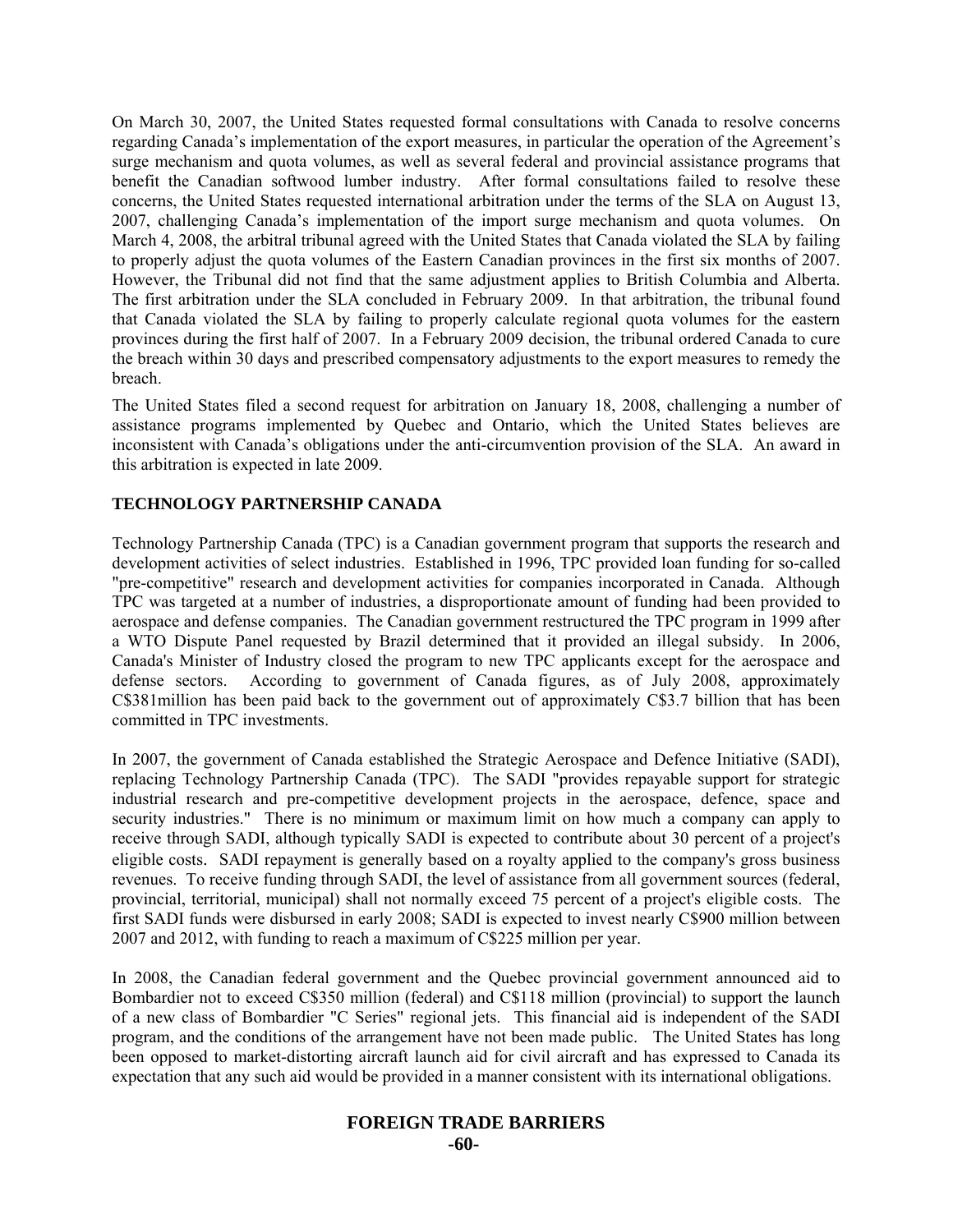#### **GOVERNMENT PROCUREMENT**

As a signatory to the WTO Agreement on Government Procurement (GPA) and to NAFTA, Canada allows U.S. suppliers to compete on a nondiscriminatory basis for its federal government contracts covered by the two agreements. However, Canada has not opened its provincial ("sub-central") government procurement markets. Some Canadian provinces maintain "Buy Canada" price preferences and other discriminatory procurement policies that favor Canadian suppliers over U.S. and other foreign suppliers. Because Canada does not cover its provinces under the GPA, Canadian suppliers do not benefit from the U.S. coverage of procurements of 37 state governments under the GPA. In recent years, several U.S. states and Canadian provinces have cooperated to make reciprocal changes in their government procurement systems that may enhance U.S. business access to the Canadian sub-federal government procurement market. However, the U.S. federal government and a number of U.S. states have expressed concern that Canadian provincial restrictions continue to result in an imbalance of commercial opportunities in bilateral government procurement markets.

# **INTELLECTUAL PROPERTY RIGHTS (IPR) PROTECTION**

Canada is a member of the World Intellectual Property Organization (WIPO) and is a Party to several international intellectual property agreements, including the Paris Convention for the Protection of Industrial Property and the Berne Convention for the Protection of Literary and Artistic Works. Canada is also a signatory to the WIPO Copyright Treaty and the WIPO Performances and Phonograms Treaty (together the WIPO Internet Treaties), which set standards for intellectual property protection in the digital environment. Canada has not yet ratified or implemented either treaty. In June 2008, Canada introduced legislation to implement the WIPO Treaties and to provide improved copyright protection, but no action was taken on the bill before national elections were called in September 2008.

The United States hopes that Canada will quickly reintroduce copyright legislation that will ratify and fully implement the two WIPO Internet Treaties, including prohibiting the manufacture and trafficking in circumvention devices, and enact a limitation-of-liability for Internet service providers that effectively reduces copyright infringement on the Internet by using the "notice-and-takedown" model, rather than the less effective "notice-and-notice" model.

U.S. intellectual property owners are concerned about Canada's weak border measures and general enforcement efforts. The lack of *ex officio* authority for Canadian Customs officers makes it difficult for them to seize shipments of counterfeit goods. To perform a civil seizure of a shipment under the Customs Act, the rights holder must obtain a court order, which requires detailed information on the shipment. In addition to pirated software, many stores sell and install circumvention devices that allow pirated products to be played in a legitimate console. Once pirated and counterfeit products clear Canadian Customs, enforcement is the responsibility of the Royal Canadian Mounted Police (RCMP) and the local police. The RCMP lacks adequate resources, training, and staff for this purpose. Few prosecutors are willing or trained to prosecute the few cases that arise. Where an infringement case has gone to trial, the penalties imposed can be insufficient to act as a deterrent.

With respect to camcording, however, Canada has achieved some success in protecting and enforcing intellectual property rights. In June 2007, Canada enacted Bill C-59 which makes unauthorized camcording of theatrically exhibited motion pictures a federal criminal offense. Industry reports that this new law has had a deterrent effect; since the new law was enacted, several individuals have been arrested, and one individual was convicted in November 2008.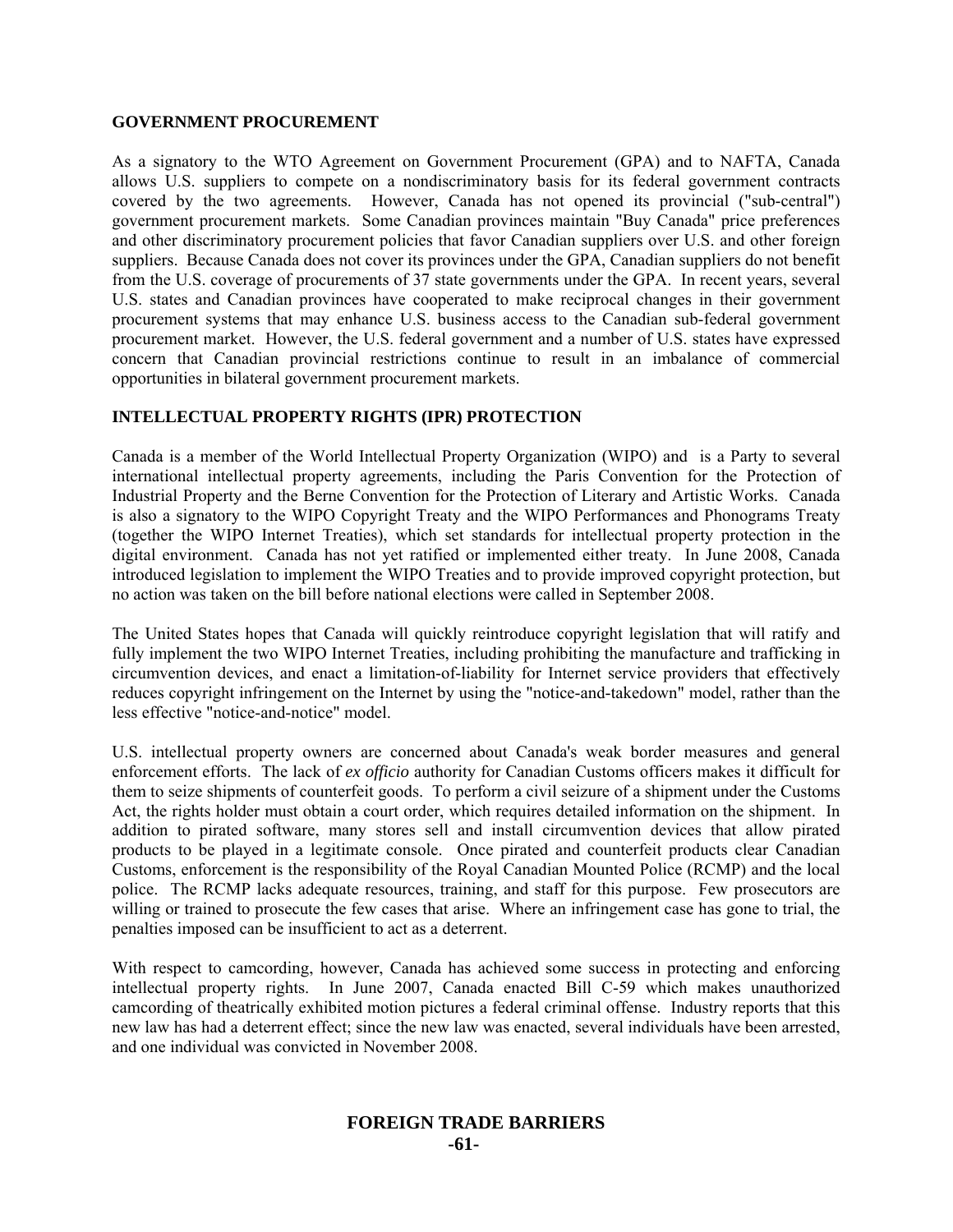In 2006, Canada put in place data protection regulations. There are currently legal challenges to those regulations. The U.S. pharmaceutical industry has expressed concern with the nature of infringementrelated proceedings in conjunction with the approval of copies of patented drugs. The industry has also expressed concerns related to draft pharmaceutical pricing guidelines, specifically with respect to the regulatory burden that would be placed on pharmaceutical manufacturers.

# **SERVICES BARRIERS**

#### **Audiovisual and Communications Services**

In 2003, the government of Canada amended the Copyright Act to ensure that Internet retransmitters are ineligible for a compulsory retransmission license until the Canadian Radiotelevision and Telecommunications Commission (CRTC) licenses them as distribution undertakings. Internet "broadcasters" are currently exempt from licensing.

The Broadcasting Act lists among its objectives, "to safeguard, enrich, and strengthen the cultural, political, social, and economic fabric of Canada." The federal broadcasting regulator, the CRTC, implements this policy. The CRTC requires that for Canadian conventional, over-the-air broadcasters, Canadian programs must make up 60 percent of television broadcast time overall and 50 percent during evening hours (6 P.M. to midnight). It also requires that 35 percent of popular musical selections broadcast on the radio should qualify as "Canadian" under a Canadian government determined point system. For cable television and direct to home broadcast services, a preponderance (more than 50 percent) of the channels received by subscribers must be Canadian programming services.

The CRTC also requires that the English and French television networks operated by the Canadian Broadcasting Corporation not show popular foreign feature movies between 7 P.M. and 11 P.M. The only non-Canadian films that may be broadcast during that time must have been released in theaters at least two years previously and not be listed in the top 100 of Variety Magazine's top grossing films for at least the previous 10 years. Non-Canadian channels must be pre-approved ("listed") by the CRTC. For other services, such as specialty television and satellite radio services, the required percentage of Canadian content varies according to the nature of the service. Canadian licensees may appeal the listing of a non-Canadian service which is thought to compete with a Canadian pay or specialty service. The CRTC will consider removing existing non-Canadian services from the list, or shifting them into a less competitive location on the channel dial, if they change format to compete with a Canadian pay or specialty service.

A concern of Canada's television industries is the spread of unauthorized use of satellite television services. Industry has estimated that between 520,000 to 700,000 households within cabled areas use unauthorized satellite services. The Canadian Broadcasting Industry Coalition has estimated that piracy costs the Canadian broadcasting system \$400 million per year. Of this number of illegal users, it is estimated that over 90 percent are involved in the "black market" (*i.e.*, signal theft without any payment to U.S. satellite companies), with the remainder subscribing via the "gray market" where the unauthorized user does in fact purchase the signal from a U.S. satellite company, but only by pretending to be a U.S. resident.

Distributors of theatrical films in Canada must submit their films to six different provincial or regional boards for classification. Most of these boards also classify products intended for home video distribution. The Quebec Cinema Act requires that a sticker be acquired from the *Régie du Cinéma* and attached to each pre-recorded video cassette and DVD at a cost of C\$0.40 per unit. The Quebec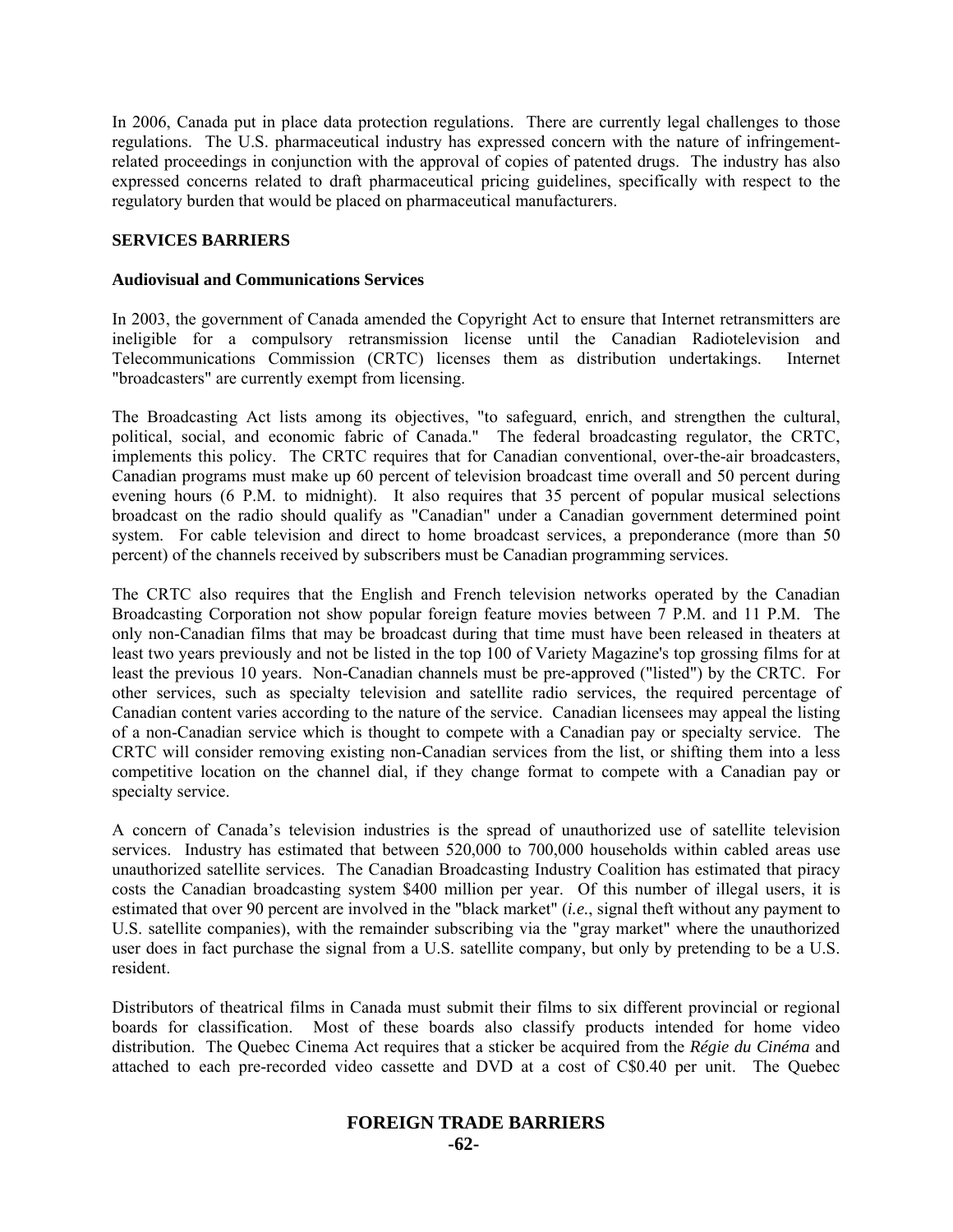government has reduced the sticker cost to C\$0.30 for Quebecois films, films in French, and English and French versions of films dubbed into French in Quebec.

In an effort to create a uniform, consumer-friendly classification system that more readily comports with national advertising campaigns and other practical concerns of the industry, the Canadian video distribution industry has initiated a voluntary national classification system for works distributed on videocassette and DVD. Under this system, a film's national rating is determined by averaging its provincial ratings and is displayed on the packaging. While some provinces accept the average national classification for the purpose of providing consumer information on pre-recorded video material, three of the provincial/regional boards, Manitoba, Quebec, and the Maritime Provinces (New Brunswick, Nova Scotia and Prince Edward Island), also require that their own classification be displayed. The lack of unanimous acceptance of the voluntary national classification and the negative precedent established by the Quebec stickering regime continue to create significant consumer confusion and expense.

#### **Telecommunications Services**

In its schedule of WTO services commitments, Canada retained a 46.7 percent limit on foreign ownership of suppliers of facilities-based telecommunications service, except for submarine cable operations. In addition to the equity limitations, Canada requires that at least 80 percent of the members of the board of directors of facilities-based telecommunications service suppliers be Canadian citizens. These restrictions prevent global telecommunications service providers from managing and operating much of their own telecommunications facilities in Canada. In addition, these restrictions deny foreign providers certain regulatory advantages only available to facilities-based carriers (*e.g*., access to unbundled network elements and certain bottleneck facilities). As a consequence of foreign ownership restrictions, U.S. firms' presence in the Canadian market as wholly U.S.-owned operators is limited to that of a reseller, dependent on Canadian facilities-based operators for critical services and component parts. This limits those U.S. companies' options for providing high quality end-to-end telecommunications services, as they cannot own or operate their own telecommunications transmission facilities.

# **INVESTMENT BARRIERS**

#### **General Establishment Restrictions**

Under the Investment Canada Act, the Broadcasting Act, the Telecommunications Act, and standing Canadian regulatory policy, Canada screens new or expanded foreign investment in the energy and mining, banking, fishing, publishing, telecommunications, transportation, film, music, broadcasting, cable television, and real estate sectors.

#### **Investment Canada Act (ICA)**

The ICA has regulated foreign investment in Canada since 1985. Foreign investors must notify the government of Canada prior to the direct or indirect acquisition of an existing Canadian business of substantial size (as defined below). The Canadian government also reviews acquisitions by non-Canadians of existing Canadian businesses or establishments or of new Canadian businesses in designated types of business activity relating to Canada's culture, heritage, or national identity where the federal government has authorized such review as being in the public interest. Specifically:

• The government of Canada must be notified of any investment by a non-Canadian to establish a new Canadian business (regardless of size);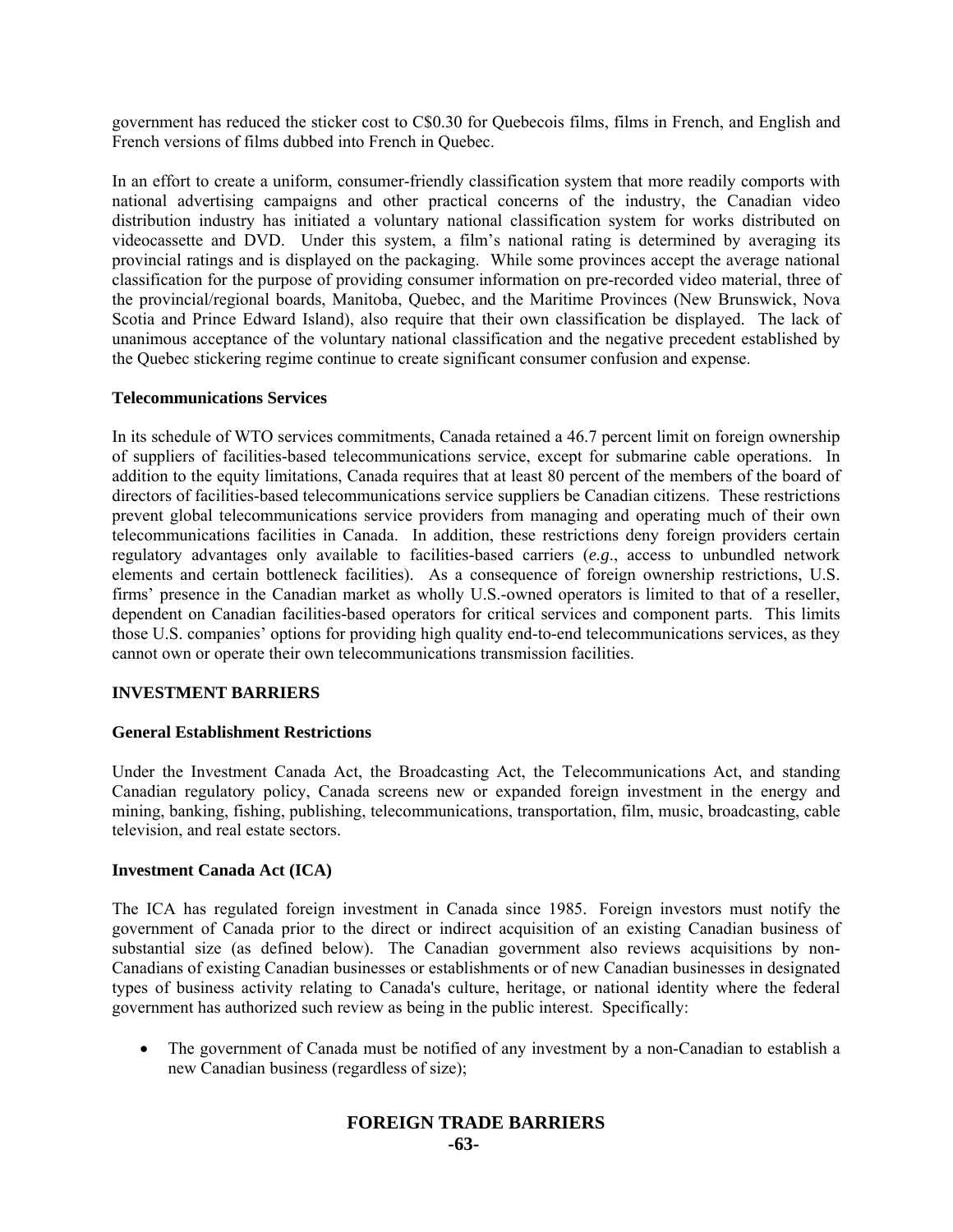- An investment is reviewable if there is an acquisition of an existing Canadian business and the asset value of the Canadian business being acquired equals or exceeds the following thresholds (which are adjusted annually based on changes in Canadian gross domestic product):
	- o For investors from non-WTO Members, the review threshold is C\$5 million for direct acquisition and over C\$50 million for indirect acquisition;
	- o Investors from WTO Members benefit from higher direct acquisition thresholds. As of January 1, 2008, the review threshold for investors from WTO Members is C\$295 million. Indirect acquisitions by investors from WTO Members are not reviewable, but are subject to notification; and
	- o All investments in four sectors (uranium, financial services, transportation services, and cultural businesses) are reviewable at the following thresholds: C\$5 million for a direct acquisition and over C\$50 million for an indirect acquisition.

Industry Canada is the reviewing authority for most investments, except for those related to cultural industries, which come under the jurisdiction of the Department of Heritage. The ICA sets time limits for the reviews. The Minister of Industry has 45 days to determine whether or not to allow a proposed investment. The Minister can unilaterally extend the 45 day period by an additional 30 days by sending a notice to the investor prior to the expiration of the initial 45 day period. Further extensions are permitted if both the investor and the Minister agree to the extension. Prior to 2008 no investments had been denied under the *Investment Canada Act*, although in some instances acquisitions were approved only after prospective investors have agreed to fulfill certain conditions.

In April 2008, the Federal Minister of Industry denied the application by American firm ATK of Minnesota to acquire the space-related business assets of Vancouver-based MDA for \$1.3 billion, finding that the proposed acquisition did not provide a "net benefit" to Canada*. The Investment Canada Act* provides the statutory basis for the Minister to determine whether the proposed acquisition is of "net benefit" to Canada, which is the key to approving or rejecting the proposed acquisition. When determining "net benefit" consideration is given to several factors including the effect of the investment on employment, competition, technological development, product innovation and product variety in Canada (see Section 20 of the Investment Canada Act).

In December 2008, the Newfoundland House of Assembly passed Bill 75, which set in motion a process by which the province will take ownership of certain timber rights, water and hydroelectric rights, land rights, physical assets (including dams and power stations), and other assets owned by AbitibiBowater, a company incorporated in the State of Delaware and headquartered in Montreal. Under the legislation, all of AbitibiBowater's assets, except for its pulp and paper mill, will be owned by Nalcor, a recently established provincial Crown corporation. Although the provincial government indicated that some compensation may be paid for hydroelectric assets, it remains unclear if compensation will represent the full value of the assets. The United States continues to follow developments in this matter.

# **Publishing Policy**

Foreign investors may directly acquire Canadian book publishing firms only under certain circumstances. Under an agreement on periodicals reached with the United States in May 1999, Canada permits 100 percent foreign ownership of businesses to publish, distribute, and sell periodicals. However, direct acquisition by foreign investors of existing Canadian-owned book publishing and distribution businesses